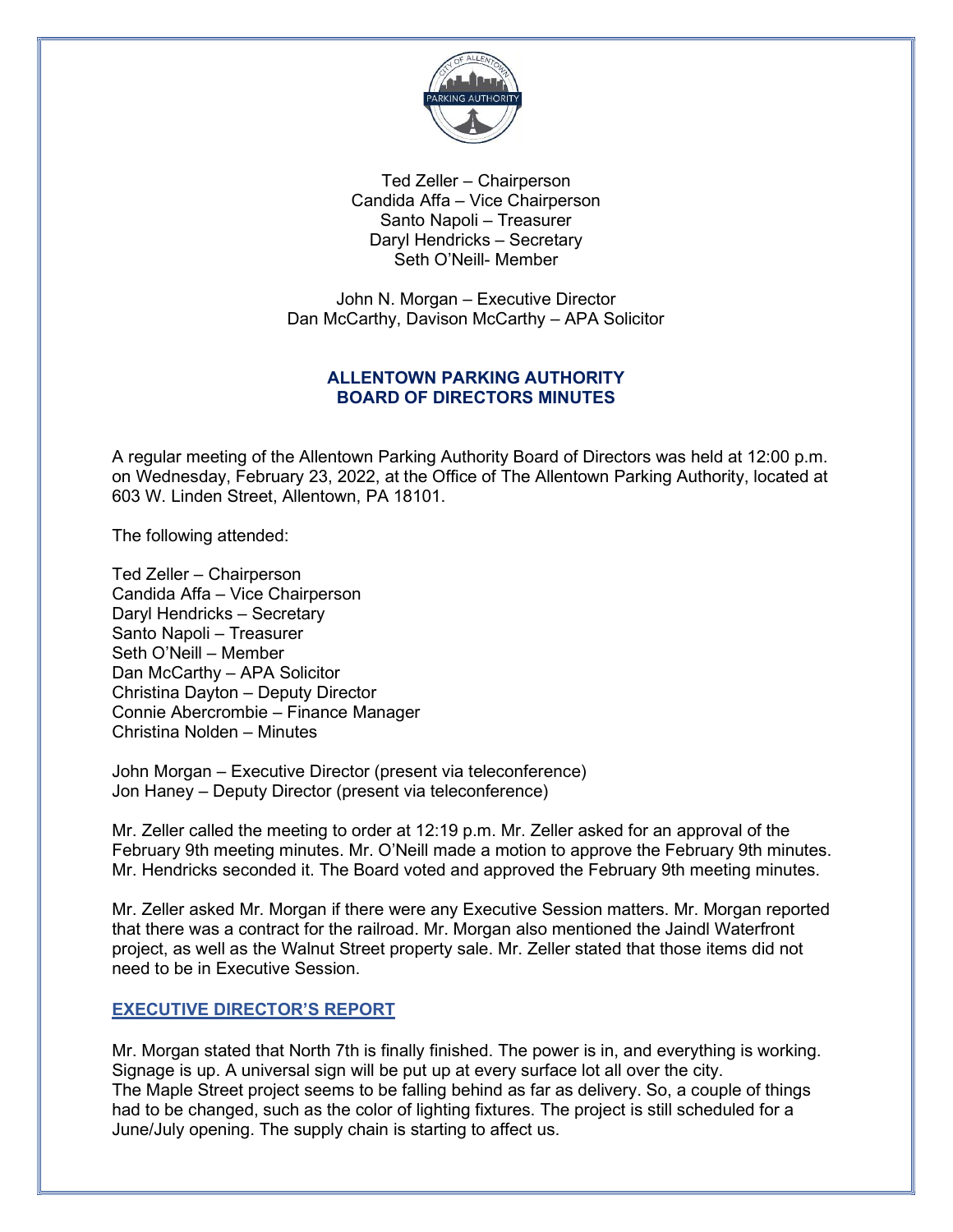Last meeting there were some changes with Customer Service. Also, the Maintenance Manager was also relieved of his duties. A search for someone new to fill the Maintenance Manager is now on. The APA is going in a different direction than what the previous manager thought we should go.

Mr. Haney stated that we issued 106 double parking tickets on the targeted area of North 7th. Mr. Napoli asked if there is an opportunity for more outreach to merchants in that corridor. Mr. Haney stated that there was a door-to-door communication that was made available with handouts regarding the new lot. There was emailing and mailings done. Mr. Morgan mentioned the two beautiful murals, that landscaping was done, and it is paved. The lot is very inviting. Mr. Haney stated that it might take a year or two to fill up. Mr. Napoli asked when there are double parking tickets issued is it worth giving a flyer out that the 7A Lot is available, almost as an educational thing. Can APA do that? Mr. Haney stated that there are times when we do not get to physically give a ticket to a person. Of the violations that we enforce, the one that elicits the most negative response from a person is going to be double parking. Therefore, it may not be good having officers spend more time in those situations. It would be something to think about. Mr. Morgan stated that the mayor has asked for a no tolerance policy on Hamilton for the same reasons, the double parking. Mr. O'Neill mentions so more customer service and education is needed. Mr. Hendricks asked how many spots are available in that lot. Mr. Haney stated that there are 56 spots. Mr. Morgan mentioned there have never been 20 cars in the back lot and in the front. Mr. Haney commented that the back side of that lot will be seal coated and striped to match the front. So, APA has not issued any head in parking tickets back there because it is difficult to see the location of those spaces. Then, APA will expand to enforce across the whole lot. Due to weather, the seal coating cannot take place.

Mr. Zeller asked about the Spiral Deck engineer review. Mr. Morgan said that we have not received the estimate for the first phase from Pennoni. The proposed RFP has not come in from Pennoni. Mr. Morgan is hopeful that the work starting at Spiral and the opening of the Maple Street garage will coincide.

### FINANCIAL REPORT

Ms. Abercrombie stated that the budget shown on the January statement is a temporary 3 month budget based on the 2021 budget. Since it is a temporary, the comparison will show the January 2022 results against January 2021.

The total revenue for the month of January was \$832,658 (6.7% higher than January 2021). Operating Revenue was \$781,361 (1.2% higher than 2021). Enforcement revenue contributed \$450,538 (16.8% lower than 2021) and Off-Street and Events contributed \$322,799 (43.3% higher than 2021). Non-operating revenue was \$51,297, including \$42,537 interest income from the final payment on the Farr Lott.

Total operating expenses for the month of January were \$385,756 (6.7% higher than January 2021). Personnel costs were \$288,066 (5.6% higher than 2021), services and charges were \$97,166 (11.8% higher than 2021), and materials and supplies were \$524.00 (72.2% less than 2021).

For the month of January, total revenue exceeded total expenses by \$446,902 (6.7% higher than January 2021). After transfers from sale of assets, transfers to City and the debt service fund, the general operating fund shows an excess of \$228,946. Ms. Abercrombie stated that the proposed budget will be ready for next month's meeting.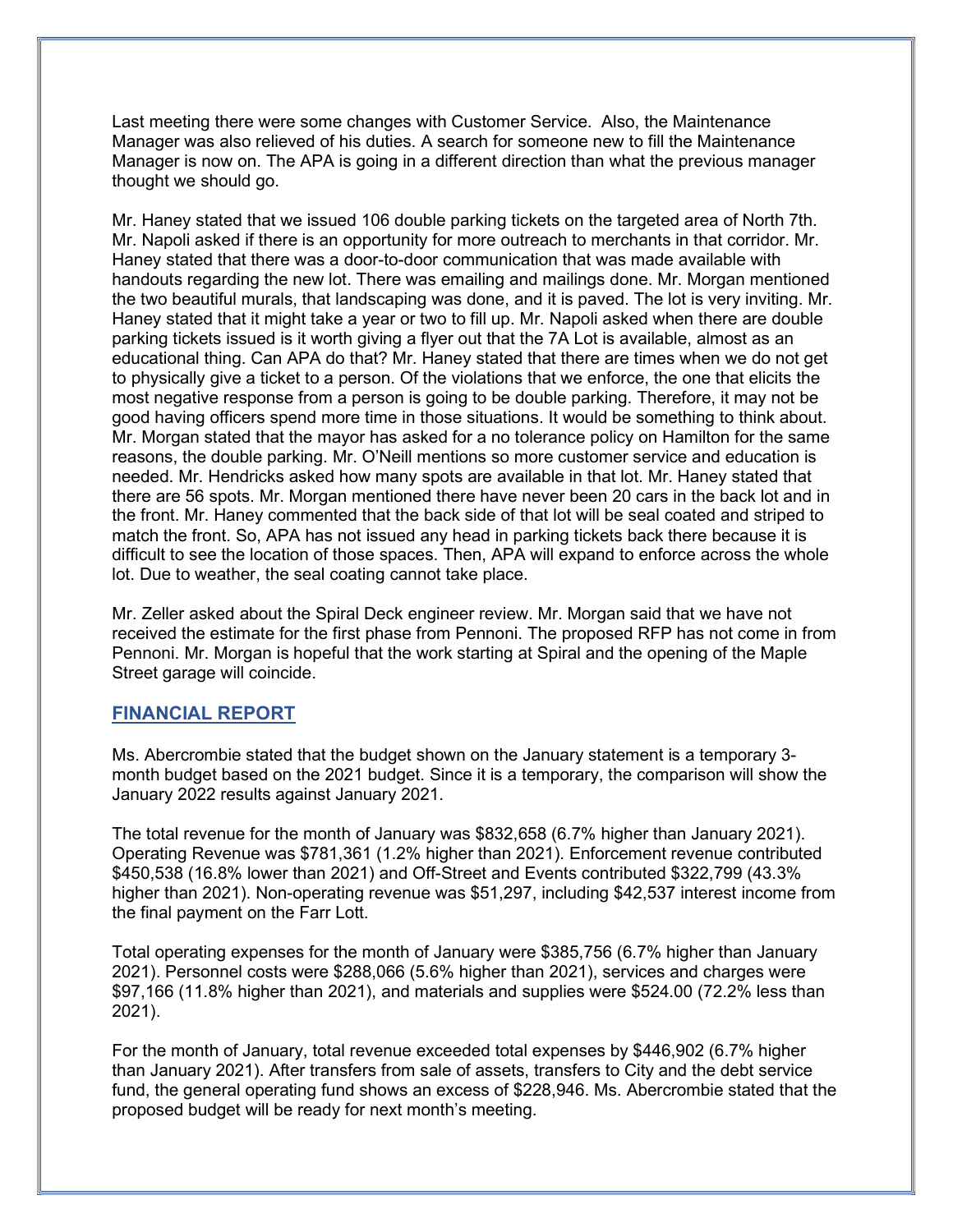## COURTESY OF THE FLOOR

Mr. Napoli asked a question regarding a note he received from a friend about event parking. It said that there seems be issues at the Spiral deck. There is a single guy who has a clicker, he takes your money, gives you change and gives you a thin paper ticket all while wearing gloves. It seems that it slows him down. Mr. Napoli asked if there should be two people working when there is a clicker. Mr. Morgan stated that yes if you have the manpower. Mr. Napoli asked about going cashless, no cash at all. Mr. Morgan stated that arena struggles with appointment only parking. Ms. Abercrombie stated that right now the credit card transactions are maybe 5% of the sales.

Mr. Napoli asked about training at the community deck. He noticed people getting tickets for backing into spaces. Mr. Napoli asked an event staff person about telling customers that it is head in parking only and the event staff responded that they tell everyone. Mr. Napoli asked if that was part of event staff training to instruct people that it is head in parking only. Mr. Morgan confirmed that event staff are trained and that there are signs. Mr. Napoli requested that event staff be reminded from time-to-time to make sure they are instructing people that parking is head in parking only.

Mr. Napoli stated that it was brought up to him regarding handicap spaces. He confirmed that during events the Spiral deck, ATC and community deck are options. He asked if 8th and Walnut was an option for events. Ms. Abercrombie said that APA does not use that for events. Mr. Morgan stated that it is operated by City Center, along with the Arts Walk garage because we do not have enough staff. City Center determines whether those decks are staffed or not. Mr. Morgan reported that a new events manager will be starting which will help with training and recruiting. Mr. Napoli asked about handicap because he believes this person parked at ATC where there was a sidewalk only on one side and there is an incline going up to the PPL Center. Mr. Napoli's thought was do we mark at the Spiral deck how it would be easier for handicap to get to the arena. Mr. Morgan suggested that handicap should use the arena to park. Mr. Zeller suggested that we put something on our website regarding distance to PPL or average distance to City Hall. Mr. Morgan asked why arena isn't letting people know about the handicap spaces available. Mr. Morgan mentioned that Symphony Hall takes it upon themselves to serve their customers by paying APA for stations right on North 6th Street for handicap. Mr. Zeller mentioned that maps have been put up in the decks. He believes that those maps could be beneficial, as well as putting something on the APA website.

Ms. Affa mentioned receiving calls for delivery trucks double parking. Ms. Affa said that previously it was talked about a spot in each block. Mr. Zeller mentioned the need for a new loading zone map. Mr. Morgan proposed that we have another parking study done specifically for those reasons. Once we have the recommendation, it is going to be up to the Streets department to sign them and mark them. Mr. Zeller asked for a cost of the parking study. Mr. Morgan stated that he is waiting for an estimate from Walker to either update the previous study or prepare a new one. Mr. Morgan stated the previous study was \$100,000 for an entire study. It could be less for a specific area. Mr. O'Neill stated that we should figure out what scope that APA wants for the study. We need to know what areas need to be addressed before we put this out to a contractor for bid. He went back to the company who had done the study 11 years ago to get a ballpark cost for an update or to see if we go with a new company. Mr. Zeller asked how APA gets to what is our new loading zone map to look like as far as the geography. Mr. O'Neill said that is the right question to ask. Mr. Zeller asked if Rich Young should be working with someone at Streets to figure out the geography. Mr. Morgan states the biggest issue with deliveries is downtown, number one from 4th to 12th and number two, on North 7th where you have the business community now that we did not have years ago. North 7th is a major artery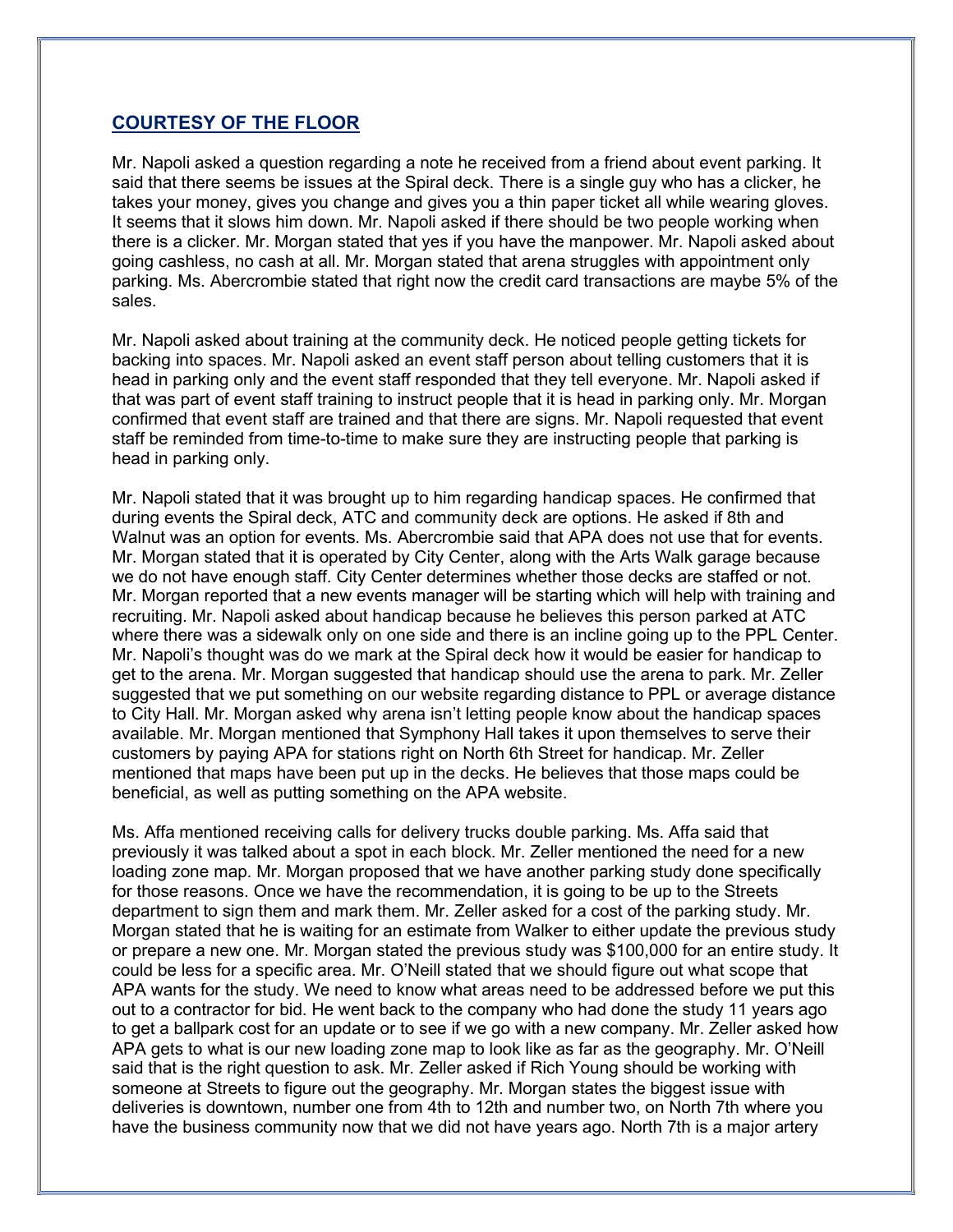up 22 and Hamilton from 4th to 12th. Mr. O'Neill stated that city council could pass a resolution to direct the city to cooperate with the study. Mr. Napoli stated that it comes down to who controls the curb, and they are going to be the one who run the zones. Mr. Hendricks stated that Ms. Affa and he will talk to Mike Hanlon and go further with the mayor. Mr. Zeller asked if the scope is correct would the APA benefit from the study. Mr. Zeller suggested that APA be a part of the process on a consulting basis. Rich Young could be a part of the consulting, along with Mr. Morgan. Mr. Morgan asked Mr. McCarthy about the prospect of using anyone for professional services. Mr. McCarthy stated that professional services are an exception to the bidding requirements. A professional organization can be engaged to provide professional services without a bidding process. By the same token, noting says that you can't go through a bidding process to engage professional services. You are not obliged to take the lowest bid. You can put other factors in terms of your evaluation to decide which professional organization you want for the particular job. Mr. O'Neill asked if it would have to go through that governing body. Mr. Morgan said no, only if the city is paying for it. It does not have to go through the city if the APA decides what will be done and pay for it. Mr. McCarthy did not speak to the city requirements but for APA a contract could be entered into if it is within the APA budget without the Board consent. Historically, contracts of a significant magnitude are brought to the Board's attention to discuss at a public meeting unless it is for a rather insignificant service or amount. Mr. Zeller stated for Mr. O'Neill's benefit even for professional services the APA has erred on RFPs. The classic example of the rendering of professional services is legal counsel. Mr. McCarthy is here because he successfully responded to RFP on it. Mr. McCarthy further stated that RFPs are done when there is a disposal of surplus real estate. RFPs are used with respect to a lot of functions regarding what the Authority does. Even though you may not have to do it, policy and practice has been to do it. Mr. Zeller stated that a study would go through an RFP process. The scope would be effectively dealing with the curb issues, a better snow plan, and a loading zone map.

## NEW BUSINESS

Mr. Zeller introduced new business by going through a list of items for the Board.

Mission Statement - Mr. Zeller will be working on the mission statement with Ms. Dayton.

Develop and Implement Community Outreach Program - Ms. Dayton to work on the development and implementation of the Community Outreach Program and bi-lingual website messaging of current events. Mr. Haney, Mr. Oswaldo Tosado and Mr. Napoli to attend town meetings. The possible Citizen's Advisory Panel will be handled by Mr. Zeller and the mayor's office.

Advance Intra-Governmental Relations - Ms. Affa gave the blighted properties list Ms. Dayton for Mr. Morgan and Ms. Dayton to work on with the Board. Ms. Affa heard from Chief Dorney from South Whitehall wondering why he has to pay to park in Allentown now. Mr. Morgan stated that the County should be paying for an out-of-town officer to come into town for court. The officers are in town on County business, just like a juror does for jury duty. Mr. Morgan suggested that the officer pick up a chaser ticket from the County to exit the Government deck. The process is already in place for the jurors. Mr. Haney reminded everyone that there are no discounts for the juror parking. The County is charged \$1.00 an hour for however long each juror is parked in the garage. Mr. Zeller asked Ms. Abercrombie to get the monthly charge for juror parking.